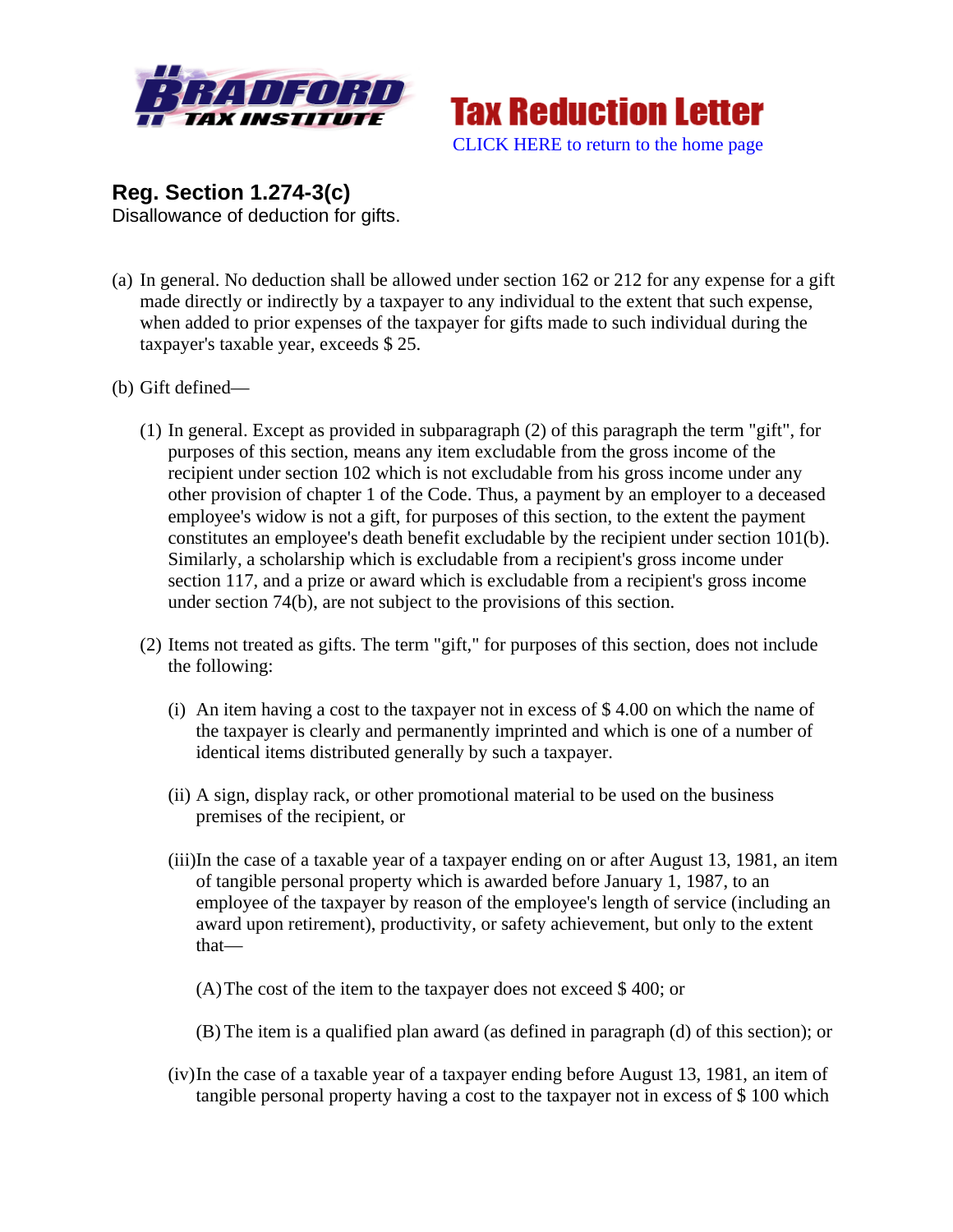is awarded to an employee of the taxpayer by reason of the employee's length of service (including an award upon retirement) or safety achievement.

For purposes of paragraphs  $(b)(2)$  (iii) and (iv) of this section, the term "tangible personal property" does not include cash or any gift certificate other than a nonnegotiable gift certificate conferring only the right to receive tangible personal property. Thus, for example, if a nonnegotiable gift certificate entitles an employee to choose between selecting an item of merchandise or receiving cash or reducing the balance due on his account with the issuer of the gift certificate, the gift certificate is not tangible personal property for purposes of this section. To the extent that an item is not treated as a gift for purposes of this section, the deductibility of the expense of the item is not governed by this section, and the taxpayer need not take such item into account in determining whether the \$ 25 limitation on gifts to any individual has been exceeded. For example, if an employee receives by reason of his length of service a gift of an item of tangible personal property that costs the employer \$ 450, the deductibility of only \$ 50 (\$ 450 minus \$ 400) is governed by this section, and the employer takes the \$ 50 into account for purposes of the \$ 25 limitation on gifts to that employee. The fact that an item is wholly or partially excepted from the applicability of this section has no effect in determining whether the value of the item is includible in the gross income of the recipient. For rules relating to the taxability to the recipient of any item described in this subparagraph, see sections 61, 74, and 102 and the regulations thereunder. For rules relating to the deductibility of employee achievement awards awarded after December 31, 1986, see section 274 (j).

- (c) Expense for a gift. For purposes of this section, the term "expense for a gift" means the cost of the gift to the taxpayer, other than incidental costs such as for customary engraving on jewelry, or for packaging, insurance, and mailing or other delivery. A related cost will be considered "incidental" only if it does not add substantial value to the gift. Although the cost of customary gift wrapping will be considered an incidental cost, the purchase of an ornamental basket for packaging fruit will not be considered an incidental cost of packaging if the basket has a value which is substantial in relation to the value of the fruit.
- (d) Qualified plan award.—
	- (1) In general. Except as provided in subparagraph (2) of this paragraph the term "qualified plan award," for purposes of this section, means an item of tangible personal property that is awarded to an employee by reason of the employee's length of service (including retirement), productivity, or safety achievement, and that is awarded pursuant to a permanent, written award plan or program of the taxpayer that does not discriminate as to eligibility or benefits in favor of employees who are officers, shareholders, or highly compensated employees. The "permanency" of an award plan shall be determined from all the facts and circumstances of the particular case, including the taxpayer's ability to continue to make the awards as required by the award plan. Although the taxpayer may reserve the right to change or to terminate an award plan, the actual termination of the award plan for any reason other than business necessity within a few years after it has taken effect may be evidence that the award plan from its inception was not a "permanent" award plan. Whether or not an award plan is discriminatory shall be determined from all the facts and circumstances of the particular case. An award plan may fail to qualify because it is discriminatory in its actual operation even though the written provisions of the award plan are not discriminatory.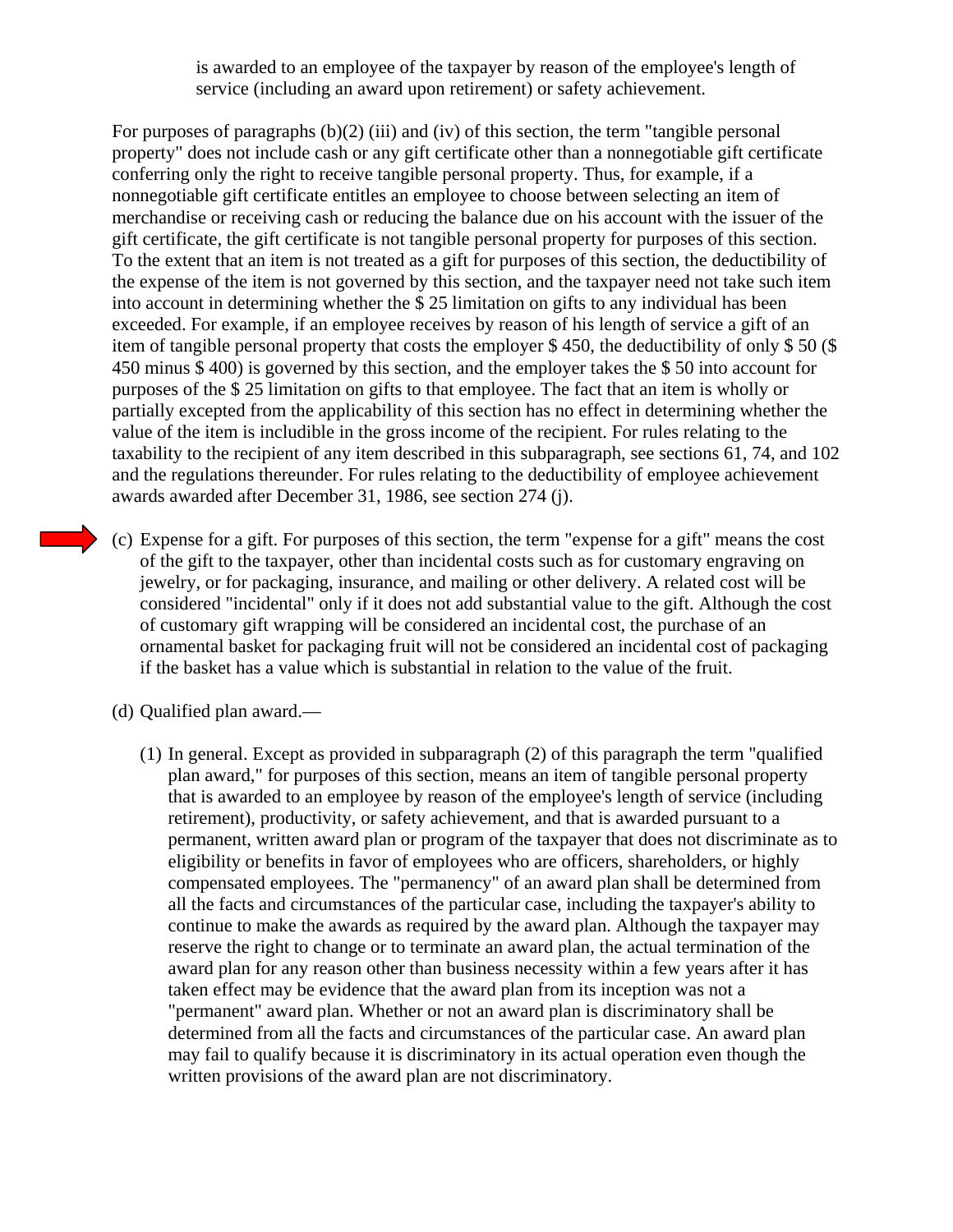- (2) Items not treated as qualified plan awards. The term "qualified plan award," for purposes of this section, does not include an item qualifying under paragraph (d)(1) of this section to the extent that the cost of the item exceeds \$ 1,600. In addition, that term does not include any items qualifying under paragraph  $(d)(1)$  of this section if the average cost of all items (whether or not tangible personal property) awarded during the taxable year by the taxpayer under any plan described in paragraph  $(d)(1)$  of this section exceeds \$400. The average cost of those items shall be computed by dividing (i) the sum of the costs for those items (including amounts in excess of the \$ 1,600 limitation) by (ii) the total number of those items.
- (e) Gifts made indirectly to an individual—
	- (1) Gift to spouse or member of family. If a taxpayer makes a gift to the wife of a man who has a business connection with the taxpayer, the gift generally will be considered as made indirectly to the husband. However, if the wife has a bona fide business connection with the taxpayer independently of her relationship to her husband, a gift to her generally will not be considered as made indirectly to her husband unless the gift is intended for his eventual use or benefit. Thus, if a taxpayer makes a gift to a wife who is engaged with her husband in the active conduct of a partnership business, the gift to the wife will not be considered an indirect gift to her husband unless it is intended for his eventual use or benefit. The same rules apply to gifts to any other member of the family of an individual who has a business connection with the taxpayer.
	- (2) Gift to corporation or other business entity. If a taxpayer makes a gift to a corporation or other business entity intended for the eventual personal use or benefit of an individual who is an employee, stockholder, or other owner of the corporation or business entity, the gift generally will be considered as made indirectly to such individual. Thus, if a taxpayer provides theater tickets to a closely held corporation for eventual use by any one of the stockholders of the corporation, and if such tickets are gifts, the gifts will be considered as made indirectly to the individual who eventually uses such ticket. On the other hand, a gift to a business organization of property to be used in connection with the business of the organization (for example, a technical manual) will not be considered as a gift to an individual, even though, in practice, the book will be used principally by a readily identifiable individual employee. A gift for the eventual personal use or benefit of some undesignated member of a large group of individuals generally will not be considered as made indirectly to the individual who eventually uses, or benefits from, such gifts unless, under the circumstances of the case, it is reasonably practicable for the taxpayer to ascertain the ultimate recipient of the gift. Thus, if a taxpayer provides several baseball tickets to a corporation for the eventual use by any one of a large number of employees or customers of the corporation, and if such tickets are gifts, the gifts generally will not be treated as made indirectly to the individuals who use such tickets.
- (f) Special rules—
	- (1) Partnership. In the case of a gift by a partnership, the \$ 25 annual limitation contained in paragraph (a) of this section shall apply to the partnership as well as to each member of the partnership. Thus, in the case of a gift made by a partner with respect to the business of the partnership, the \$ 25 limitation will be applied at the partnership level as well as at the level of the individual partner. Consequently, deductions for gifts made with respect